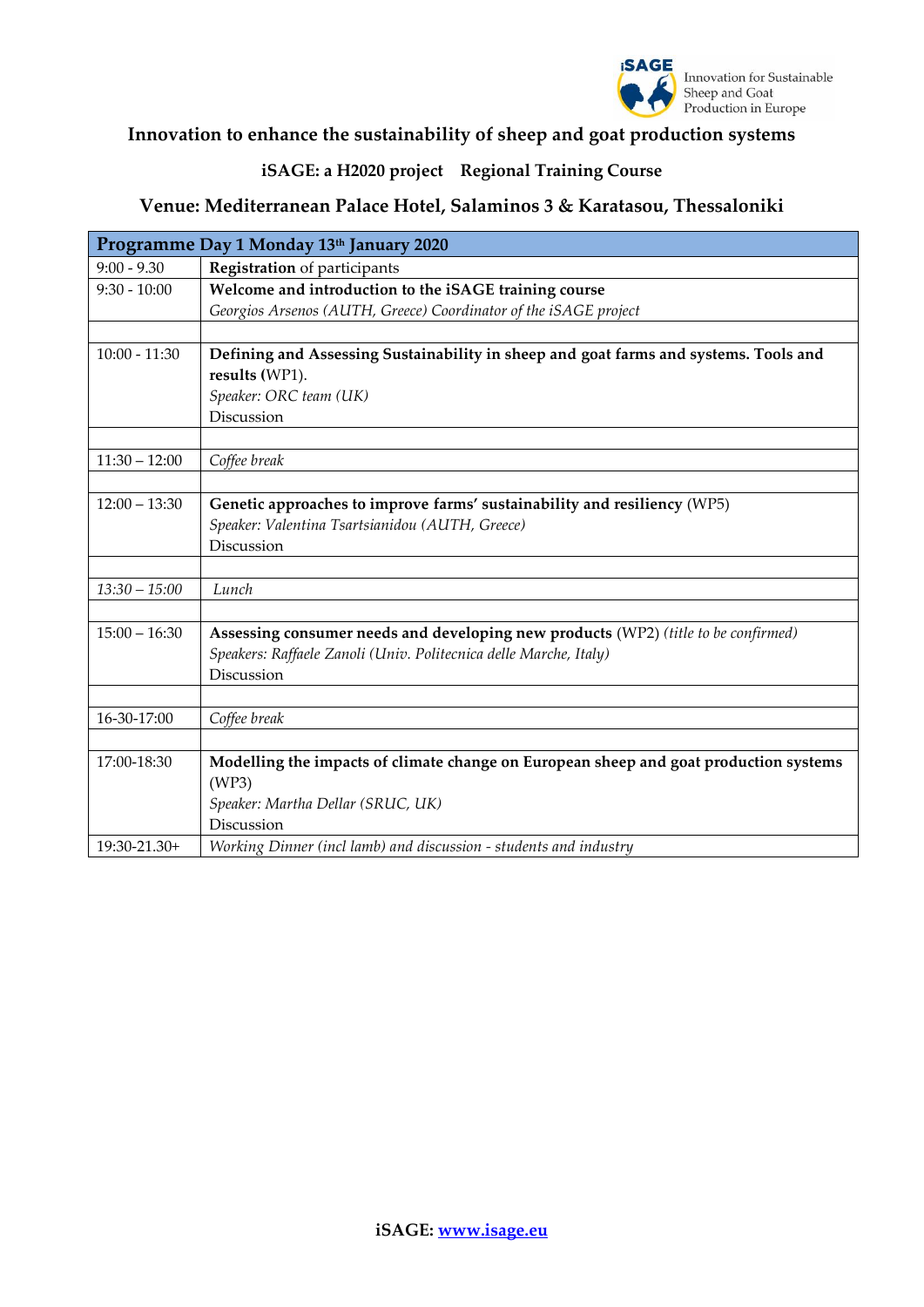

| Day 2, Tuesday 14th January 2020 - iSAGE TRAINING COURSE |                                                                                                                                         |  |
|----------------------------------------------------------|-----------------------------------------------------------------------------------------------------------------------------------------|--|
| $9:00 - 10:30$                                           | Innovations to support the viability of sheep and goat industries in Europe. Practical                                                  |  |
|                                                          | examples, methods and recommendations for their adoption. (WP4)                                                                         |  |
|                                                          | Introduction. Method for innovation development and testing.                                                                            |  |
|                                                          | Speaker: Alexandros Theodoridis (AUTH, Greece)                                                                                          |  |
|                                                          | Presentations of innovations and discussion                                                                                             |  |
|                                                          | - Effect of an alternative rearing method on milk production and lamb weight gain. Sofia Termatzidou<br>(AUTH, Greece)                  |  |
|                                                          | - Small ruminant farmers' perception on climate change impact and assessment of adaptation<br>innovations. Nazan Koluman (RRAP, Turkey) |  |
|                                                          | - Innovation in reproduction: new specullum for artificial insemination. Fernando Freire Fernández                                      |  |
|                                                          | (Assaf.E, Spain)                                                                                                                        |  |
|                                                          |                                                                                                                                         |  |
| $10:30 - 11:00$                                          | Coffee break                                                                                                                            |  |
|                                                          |                                                                                                                                         |  |
| $11:00 - 12:30$                                          | Participatory research and case studies in farms to test and adapt innovations                                                          |  |
|                                                          | Methodology and examples (T4.2) (Cont.)                                                                                                 |  |
|                                                          | Presentations of innovations and discussion                                                                                             |  |
|                                                          | - Training and implementation of farm management application (AWIN). Mata Trivizaki (AUTH, Greece)                                      |  |
|                                                          | - Disruptive innovation in sheep breeding for ensuring complete traceability of lambs. Ebru Emsen                                       |  |
|                                                          | (ATAUNI, TR)                                                                                                                            |  |
|                                                          | - Assessment of the Young Ambassador programme. Stefano Orsini (ORC, UK)                                                                |  |
|                                                          | - Potential and limitations of genomic selection in small ruminants. Clara Diaz Martin (INIA, Spain)                                    |  |
|                                                          |                                                                                                                                         |  |
| $12:30 - 13:30$                                          | Lunch                                                                                                                                   |  |

### **Afternoon –The iSAGE Workshop begins at 14.00**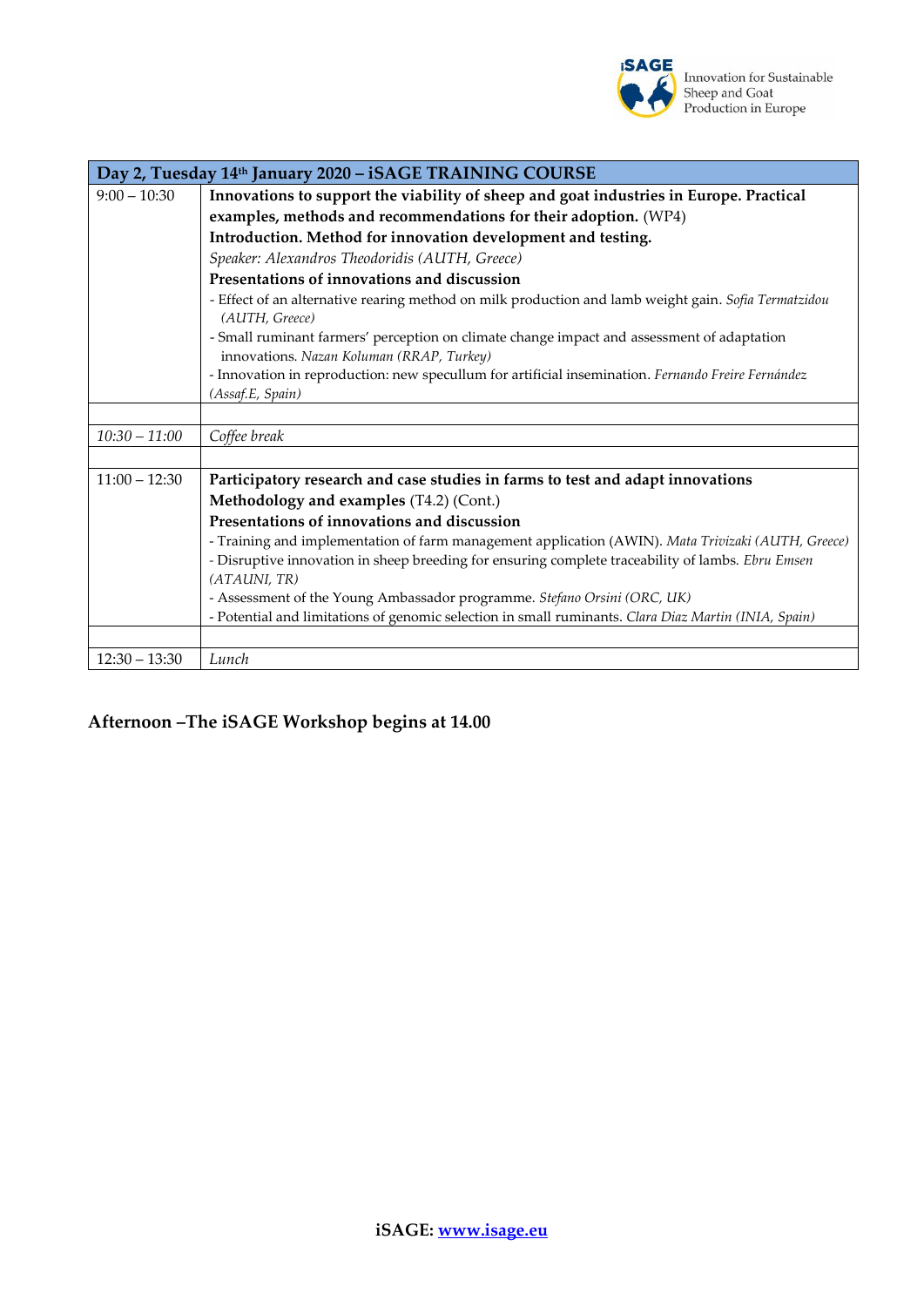

# **Innovations and Policy initiatives to improve the sustainability of**

# **Sheep and Goat Systems**

## **Regional Workshop**

### **Venue: Mediterranean Palace Hotel, Salaminos 3 & Karatasou, Thessaloniki**

#### **Programme**

| Day 1 Tuesday 14th January 2020 |                                                                                           |  |
|---------------------------------|-------------------------------------------------------------------------------------------|--|
| 13:30-14:00                     | <b>Registration</b> of participants                                                       |  |
|                                 |                                                                                           |  |
| 14:00-14:30                     | Aims of the iSAGE project and Workshop                                                    |  |
|                                 | Georgios Arsenos (AUTH, Greece) Coordinator of the iSAGE project                          |  |
|                                 |                                                                                           |  |
| $14:30 - 15:00$                 | Health and welfare challenges for the sustainability of dairy small ruminant farms        |  |
|                                 | Invited Speaker: Athanasios Gelasakis (Agricultural University of Athens, Greece)         |  |
|                                 |                                                                                           |  |
| $15:00 - 16:30$                 | Presentations of iSAGE results in the topics:                                             |  |
|                                 | Consumer trends and needs. iSAGE research results and recommendations (WP2) (title to be  |  |
|                                 | confirmed)                                                                                |  |
|                                 | Speaker: Raffaele Zanoli (Univ. Politecnica delle Marche, Italy)                          |  |
|                                 | Followed by discussion                                                                    |  |
|                                 |                                                                                           |  |
| $16:30 - 17:00$                 | Coffee break                                                                              |  |
|                                 |                                                                                           |  |
| $17:00 - 17:30$                 | - Precision livestock technologies for reducing the environmental footprint in livestock  |  |
|                                 | systems in view of climate change                                                         |  |
|                                 | Invited Speaker: Thomas Bartzanas (Agricultural University of Athens, Greece)             |  |
| $17:30 - 18:30$                 | Presentations of iSAGE results in the topics:                                             |  |
|                                 | - Impacts of climate change on sheep and goat production systems and adaptation options   |  |
|                                 | (WP3)                                                                                     |  |
|                                 | Martha Dellar (SRUC, UK)                                                                  |  |
|                                 | Discussion on the topics presented                                                        |  |
|                                 |                                                                                           |  |
| 19:30-21.30+                    | Working Dinner (incl lamb) and discussion                                                 |  |
|                                 |                                                                                           |  |
|                                 |                                                                                           |  |
|                                 | Day 2 Wednesday 15th January 2020)- iSAGE WORKSHOP                                        |  |
| $9:00 - 9:30$                   | New CAP: impact on the sheep and goat sector                                              |  |
|                                 | Invited Speaker: Demetrios Melas (Vice President of the Greek Payment Authority of Common |  |
|                                 | Agricultural Policy (C.A.P.) Aid Schemes)                                                 |  |
|                                 |                                                                                           |  |
| $9:30 - 10:00$                  | - Modelling farms: possible scenarios and systems responses to future changes             |  |
|                                 | Speaker: Inmaculada Batalla (BC3, Spain)                                                  |  |
|                                 | Followed by discussion                                                                    |  |
|                                 |                                                                                           |  |
| $10:00 - 10:30$                 | Coffee break                                                                              |  |
|                                 |                                                                                           |  |